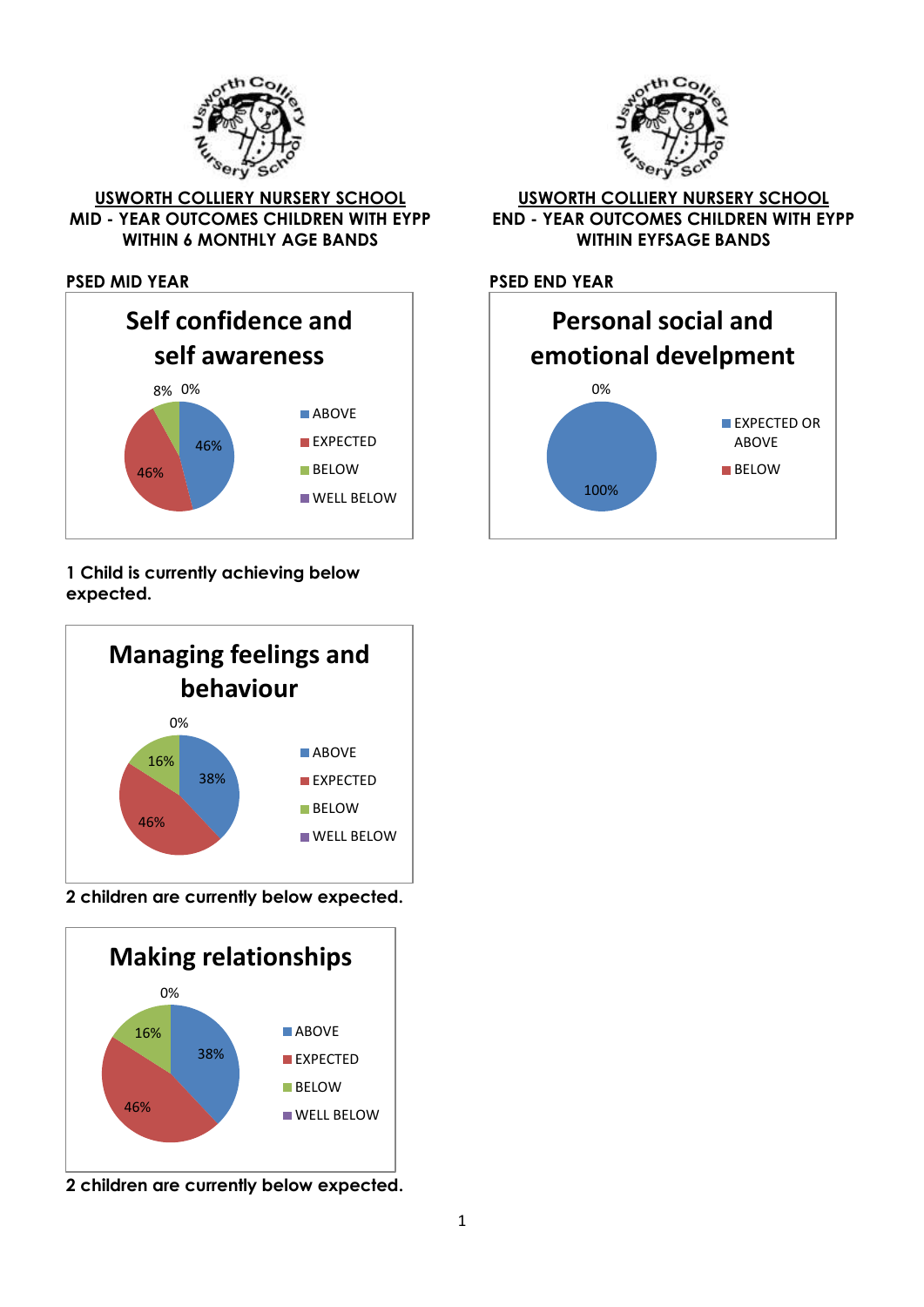

**2 children are currently below expected.**



**6 children are currently below expected**



**3 children are currently below expected.**

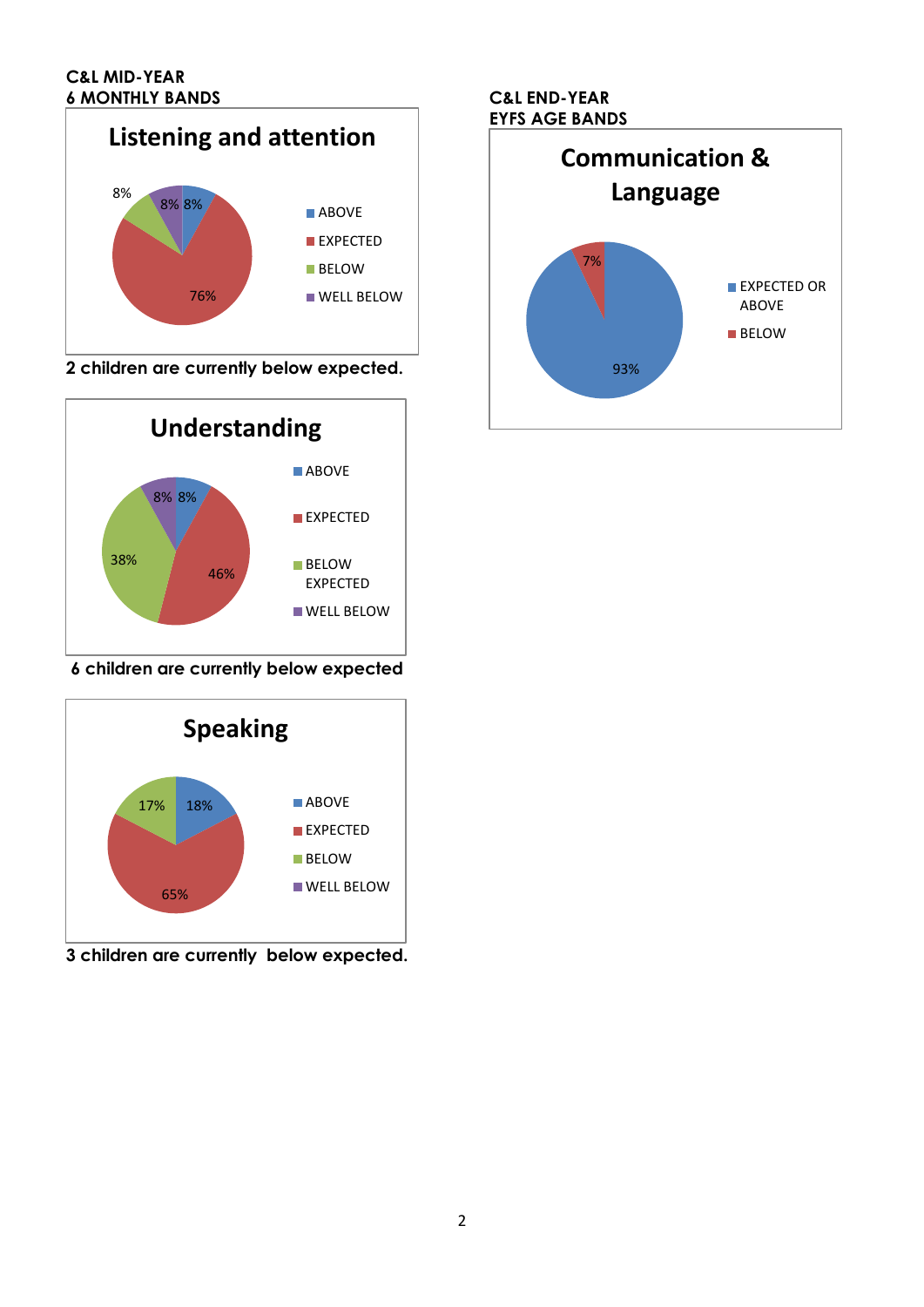#### **PHYSICAL DEVELOPMENT MID-YEAR 6 MONTHLY BANDS**



**1 child is currently below expected.**



**3 children are currently below expected.**

#### **PHYSICAL DEVELOPMENT END-YEAR EYFS AGE BANDS**

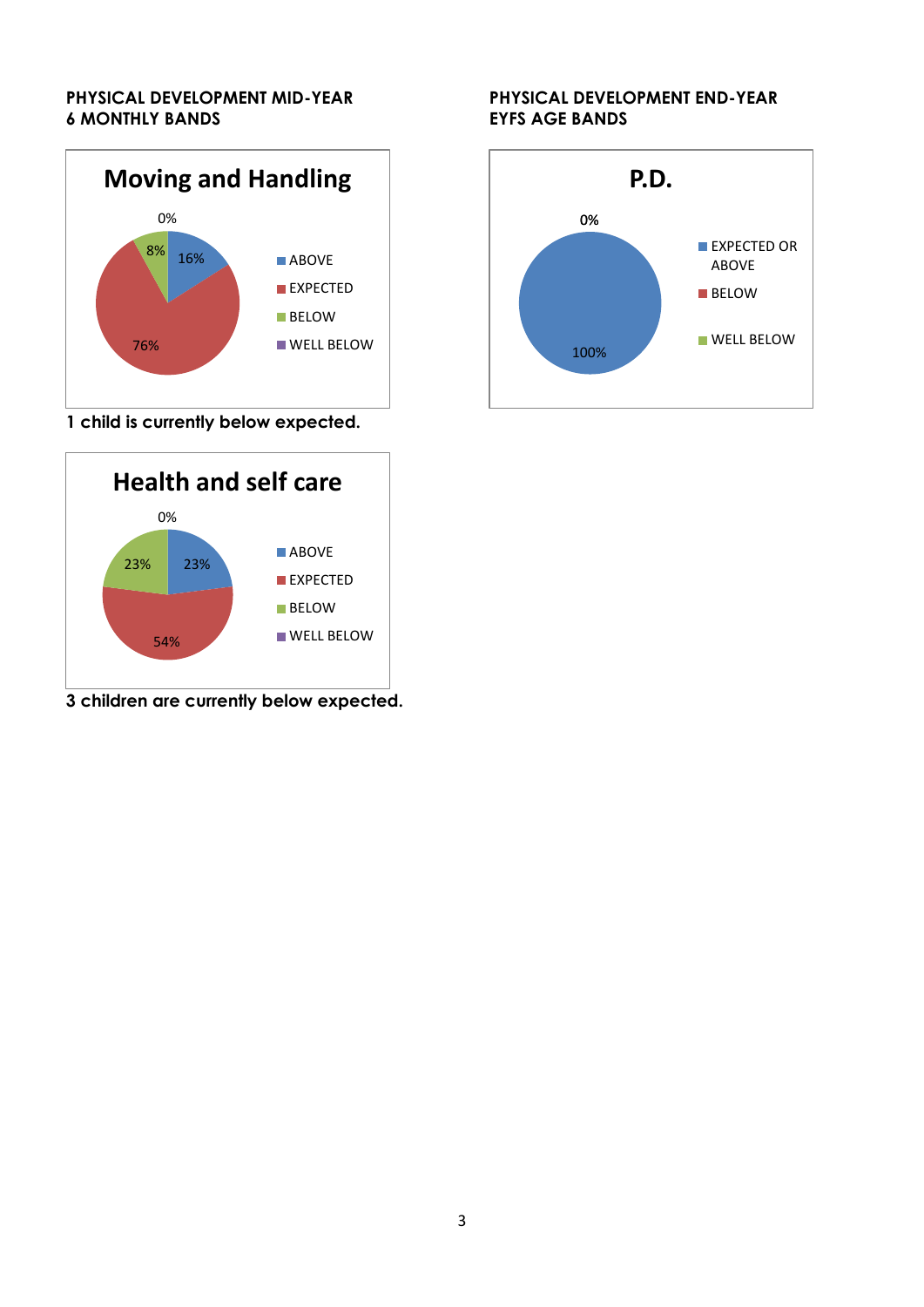## **LITERACY MID-YEAR 6 MONTHLY BANDS**



# **10 children are currently below expected.**



**5 children are currently below expected.**

## **LITERACY END-YEAR EYFS AGE BANDS**